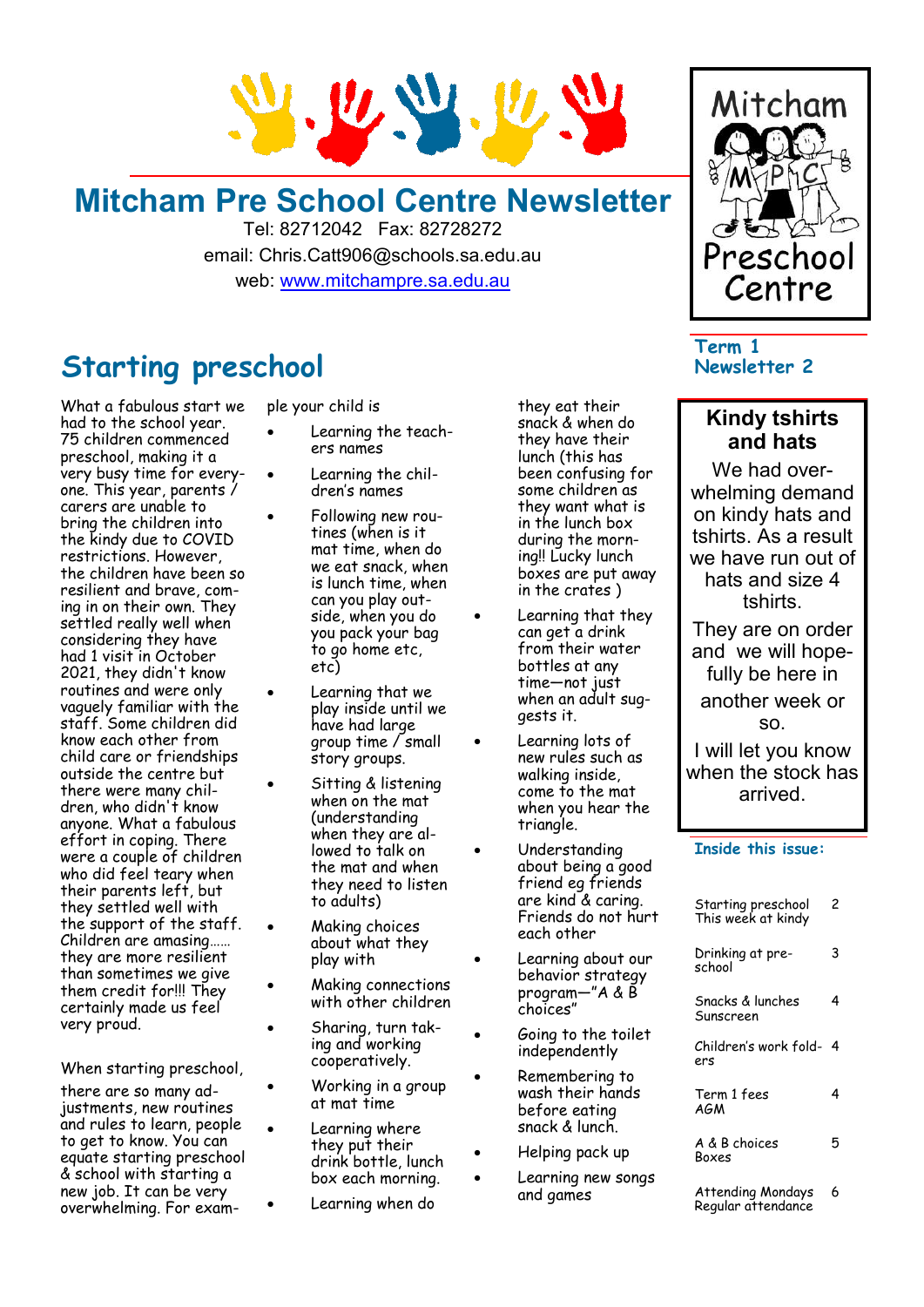# **Starting preschool continued**

- Learning to get help from an adult at kindy
- Having to pack their bag at the end of the day and put it on the path out the front of kindy

These are just a few snippets of the things that happen everyday at preschool that involves learning and understanding. No wonder they are exhausted at the end of the day!!

You should be very proud of your child/ children. They have been amasing!! Last Thursday and Friday, the children received a gold medal for their bravery, resilience, courage and persistence. They were so proud to have a medal.

Over the next couple of weeks the children may continue to be very tired as they continue to adapt to their new environment. Often the "wheels can fall off" in weeks 3 and 4, as children become more tired. They may be more "clingy" than they had been in the first 2 weeks. They will eventually manage and adapt to full days and the many routines, with increased stamina and confidence.

## **This week at kindy**

This week at kindy we will commence our learning focus for term 1

*My place in the world, "cultures of the World* **Underpinned by Bookmaking"**

We will commence with brainstorming their ideas in the large group time, to our inquiry question

### *"What do you know about the world?"*

It is a very broad question but it will be interesting to see what ideas the children come up with.

To support our focus, we will have inside

- Mark making table with Olympic rings and world maps to inspire children (fine motor / literacy)
- Numeracy table with number tracks, counting objects & frames (numeracy)
- Playdough with mini beasts (sensory / fine motor)
- Foam blocks and photos of world landmarks eg Eifel tower (problem solving)
- Caterpillar observational drawings (fine motor)
- Story table—Wombat Stew (literacy / language)
- Dome with pets (dramatic play)
- Home corner with dolls & cots (dramatic play)
- Palette—tree house & dolls (sense of identity)
- Palette—fruit patterning cards (numeracy)
- Challenge table—wooden challenge puzzle (problem solving)
- Small table—world culture items such as globe, atlas, flag book (understanding our world)

Outside there will be

- Box construction (problem solving)
- Small easels—blue / green paint and pictures of maps of the world (Creativity / observation skills)
- Number stamping (numeracy)
- Cutting table—making fans (fine motor)
- Platform with tee pee, books, pillows (literacy)
- Water trough with fish & nets (sensory)
- Creek play with dinosaurs (dramatic play)
- Jenga (problem solving)
- Hammock (sensory)
- Obstacle course on lawn (gross motor)
- Teacher hunt—teachers photos are hidden in the yard for children to find
- Teddy bears picnic (dramatic play)
- Challenge tasks
- Teacher hunts
- Fine motor challenge (fan making)
- Mark making challenge caterpillar drawings

### Literacy

- Sound box games
- Identifying rhyme in stories
- Identifying our name cards
- Using our name cards to copy / write our name

### Numeracy

- Number recognition
- Counting focus
- Recognising our shape groups

It's a busy week at kindy!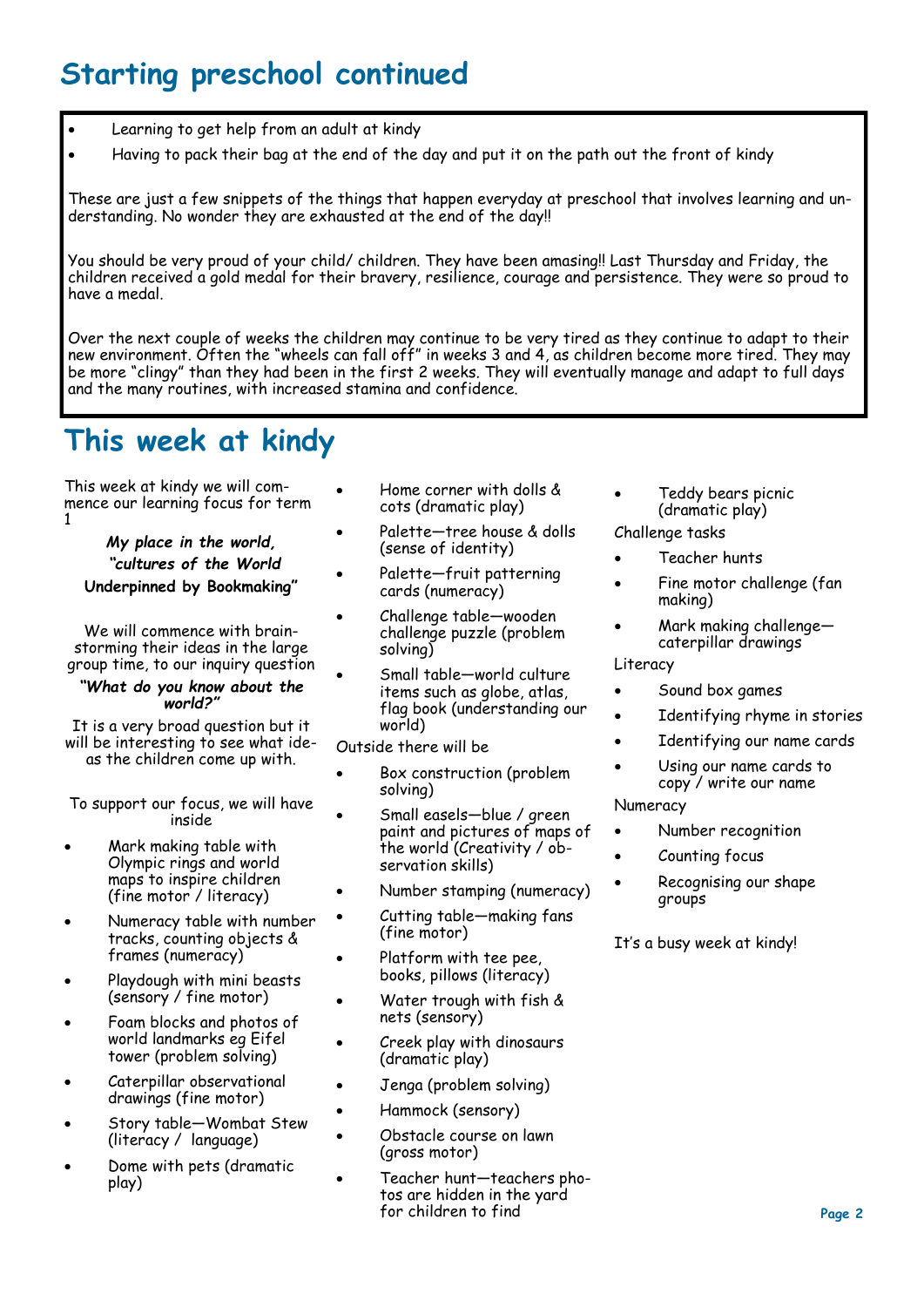# **Drinking at preschool Eating at preschool**

We have had a lovely start to the term with the weather. In any weather, but especially when it is warm / hot, we give the children lots of reminders during the day, to drink water. We stop and have regular drink breaks eg before / after mat times, before & during / after lunch. Even though we remind children constantly to drink, some will just have a sip at a time. We remind them to have long drinks out of their water bottles. During the day, staff will check water bottles and remind children individually. We also fill up the empty / part full water bottles many times during the day. If your child comes home with a full bottle of water, it is because the bottle has been filled. Not because they haven't had a drink!!

We take many measures to ensure your child has water and they drink regularly.

Can you also remind your child to drink lots of water at kindy….. Not just a sip but a big drink. Many thanks for your support.

### **Snacks and lunches**

Can I just remind you about snacks and lunch.

**SNACKS STAY IN YOUR CHILD's BAG**  so they can access them during the day.

**LUNCHES GO IN THE SPECIAL BOXES** 

Once everyone has arrived, these boxes are stored inside. Lunches are kept separate to ensure that children do not eat their lunch

during the day.

Some families have kept snacks in lunch boxes which does distress children, when looking for snacks in their bags.

Thank you for your support.

## **Applying sunscreen**

At preschool, we encourage children to develop independence in a number of ways, including applying their own sunscreen after lunch. Children access the sunscreen under the supervision of educators and then rub the sunscreen into face / arms / legs.

We noticed last week, that many children were unsure how to apply sunscreen placing it close to their eyes and mouth. It would be great if they could practice at home so they can feel more confident when applying sunscreen at preschool.

We will assist children who are feeling unsure with the view that they will become independent in applying their own sunscreen.

Developing independence skills helps children to feel confident and develop positive self –esteem which is so important in life.

**Sunscreen is applied at preschool after lunch. If your child requires their own sunscreen, please let one of the staff know.**

**If you haven't had a chance to apply sunscreen before leaving home in the morning, we have plenty available for you to use.**

.In the first week, we noticed some children were anxious about sitting and eating snack. Some children ate all their snack whilst others may have only had a small portion of their food. Rather than place undue pressure & anxiety on your child around eating snack, we were flexible with how much they ate. Once comfortable and familiar with children, adults & routines they will eat all or most of their snack.

With lunch time, we make sure that the children eat all their food that you provide or at least the greatest majority of it. We eat in small groups in different areas of the centre, supervised by a staff member. Children have relaxation, wash their hands, have their lunch, put on sunscreen, then play with the resources in that room until everyone has finished. If they have been unsure about eating snack, at least we know they have eaten all of their lunch. Most children have not wanted afternoon snack.

It takes time for some children to sit and eat with others, to understand and follow routines and to feel comfortable in a new environment. Once settled in, you will find they will eat all the food provided (unless lunch boxes are over loaded)

If you have any concerns at anytime, about your child eating at kindy, please don't hesitate to let one of the staff know.

As part of our sustainability focus, which includes the learning within our curriculum , the policies and centre practices, we aim to reduce the preschools contribution to landfill. As a result, we send home any plastic, alfoil, yoghurt containers, cheese wrappers etc that children bring as part of their snack or lunch. This way, we ensure that we are limiting how much rubbish we send to land fill.

During the term, when children are more familiar with routines at lunch time, they will often rinse out their shop bought yoghurt containers before putting them back in their lunchbox.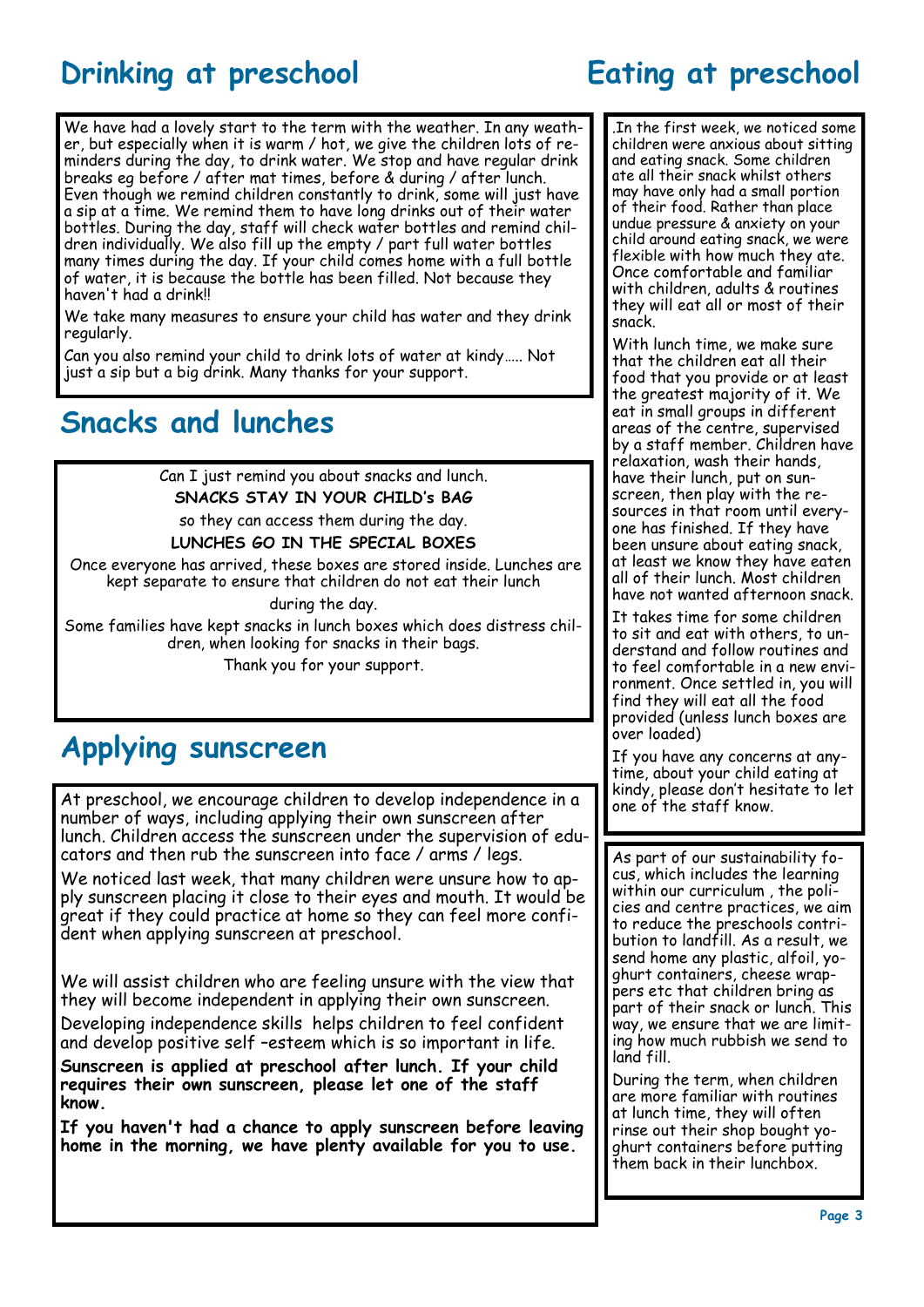## **Children's work folders Term 1 fees**

There are many ways that we collect information / data about your child's progress at preschool. These include photos, collecting work examples, writing learning stories. We have a system of storing this work, which is accessible to both children and families. In the main room (in our quiet corner), we have set up a folder for each child. Your child's folder is clearly labeled and a photo has been placed in the front of the folder. Folders are stored on our shelving in gold or blue group. Work examples in the folders will include information about the intended learning outcomes for the activity, which are based on our curriculum "The Early Years Learning Framework" and / or the "Preschool literacy & numeracy indicators"

Once parents are allowed back into the preschool, you will be able to look through the folder with your child. The best time to do this will be at the beginning and / or end of the day. We have organized the room with chairs for you to sit in, browse and discuss the work in the folder. Obviously, it is early in the year, so there are limited work examples in the folders.

However, as we move through the term (& year), the folders will evolve.

*Last week at preschool, the children drew a picture of themselves and wrote their name for their folder. This is their first piece of work in their folder. It is amasing to see just how much their skills develop over the year. Also in their folder, Maddie has put together a learning story of your child's transition into preschool.*

*We cant wait until you can come into preschool to look at your child's folder.*

### **AGM**

**ANNUAL GENERAL MEETING INFORMATION WILL BE OUT sOON**

Please keep the date free.

### **Monday February 28th, At 7PM.**

# **Bike parking**

Children are wanting to ride their bikes / scooters to kindy. For safety reasons, the bikes and scooters cannot be placed inside the kindy gates as it creates a trip hazard.

In the past families have chained their child's bike / scooter to the fence near the grassed area, where we are currently meeting. The bikes are safely stored there and are in vision of educators when we are outside.

However, the bikes & scooters are not the responsibility of the preschool. Happy riding!

.Term 1 fees notice will be handed out this week.

Fees for term 1 are \$230.00 which includes fundraising & excursion levies) Fees are due for payment by

### **Friday February 25th**

If you have any queries about the fees please do not hesitate to speak with me. All conversations will be in strictest confidence.

Fees can be paid by cash or direct debit to the preschool account.

If paying by cash, can you please put the correct amount in an envelope and hand it to one of the staff at drop off / pick up.

BSB 105-084

Account no: 32323 1040 Account name—Mitcham Preschool Centre

### **Hot Cross Buns**

It is hot cross bun season but we class hot cross buns as "sometimes food" due to their sugar content. especially the chocolate chip ones. Therefore we **DO NOT** have hot cross buns in our nutrition policy.

Hot cross buns are great for after preschool / weekend treats but please do not send them to kindy for snack or lunch. Many thanks for your support.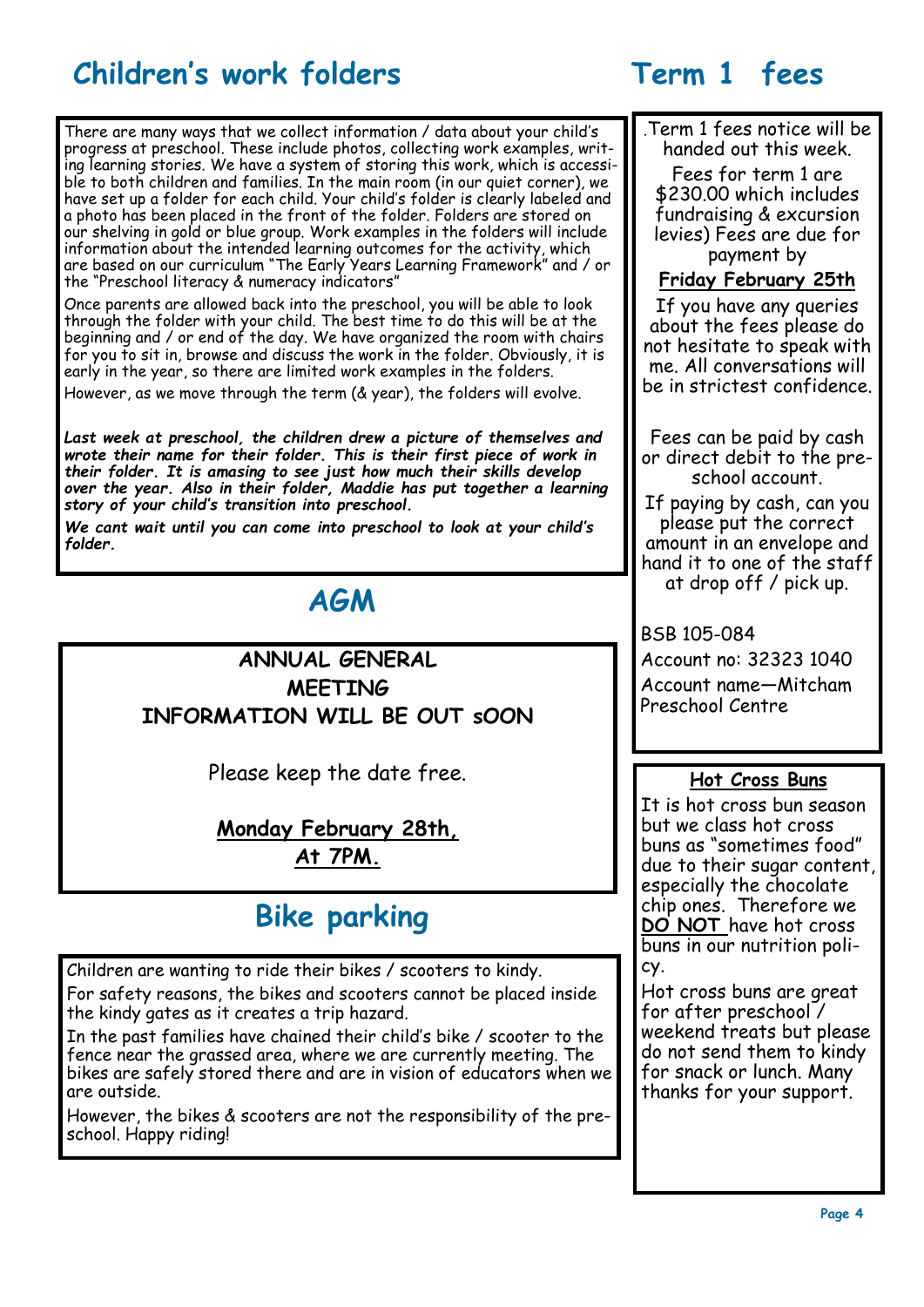# **A & B choice behavior strategy**

At our preschool we use a behaviour strategy program called "A & B Choices". It is a behaviour program whereby we talk about

**A choices being good choices** (choosing to share, work cooperatively, listen to friends, teachers, parents, include friends in play, take turns, care for our friends, complete a task etc)

### **B choices being not good choices.**

(hurting friends, not listening to friends, teachers, parents, unable to share or work cooperatively, breaking something that a friend has worked on, not following rules or routines, yelling, being unfriendly eg saying your not my friend etc)

We have now, just commencing to introduce the program to the children and it will be used on an ongoing basis.

If a child is making a "B" choice, (eg throwing sand ) we would say

"You are making a "B" choice when you throw sand. You need to make an "A" choice, what could you do?"

It helps them differentiate between good and not good choices and generally in most cases, helps them to change their choice / behaviour. If they continue to make a "B" choice such as throwing sand, they are then redirected to another area of play.

### *Please note, we never refer to "B" choices as "bad" choices as we don't want to give children the message they are bad. They are simply making a "B" choice—a not good choice.*

We have found the "A & B choices" program, a really effective way of children learning about behaviours—and the choices they can make. I have never found using strategies such as time out / sitting on a naughty chair / standing in a naughty corner etc very ineffective. Children in these situations, generally do not learn about behaviour and will keep on misbehaving (making B choices).

In situations where children continue to make "B choices" rather than have time out, we would use an approach of "sitting, resting, thinking time" to get themselves back in control. It may be sitting on the bench outside, sitting on the mat or couch inside just for a few minutes. But it is never on a time out chair or in a designated room or in a naughty corner. Once they have rested we may then say "You look like you are ready to make an A Choice". Children will then get on with playing & learning in a positive frame of mind. Last year, we found there were times during the year that we didn't need to make reference to the  $A \& B$  choices (things were running smoothly in terms of behaviour and getting along). Then there would be times children needed prompts and reminders about the choices they were making.

Children may take the "A & B Choices" home and make reference to it. You may even wish to use the concepts at home. Don't hesitate to speak with one of the staff if you want more information about the program.

We are in need of boxes of all shapes and sizes for the box construction. Children love making with boxes. It is an activity that develops children's

- problem solving skills (how will I put these boxes together / how will they stick),
- numeracy skills (what sizes will I need, how many boxes do I need, how long will it measure)
- Creative skills (what will I make with the boxes?)
- Social skills (sharing, turn taking, working cooperatively)

So please start collecting boxes for us as soon as possible. They can include cereal, biscuit, toothpaste, tea bag, packet mixes etc, etc. Please DO NOT send washing powder boxes, personal hygiene or medication boxes or milk containers. We can't use them.

Thank you. All our constructionists will love the boxes you bring in. You may get them back home again, in a creative masterpiece!

The most beautiful things in life are not things. They're people and places, memories and pictures. They're feelings and moments and smiles and laughter.